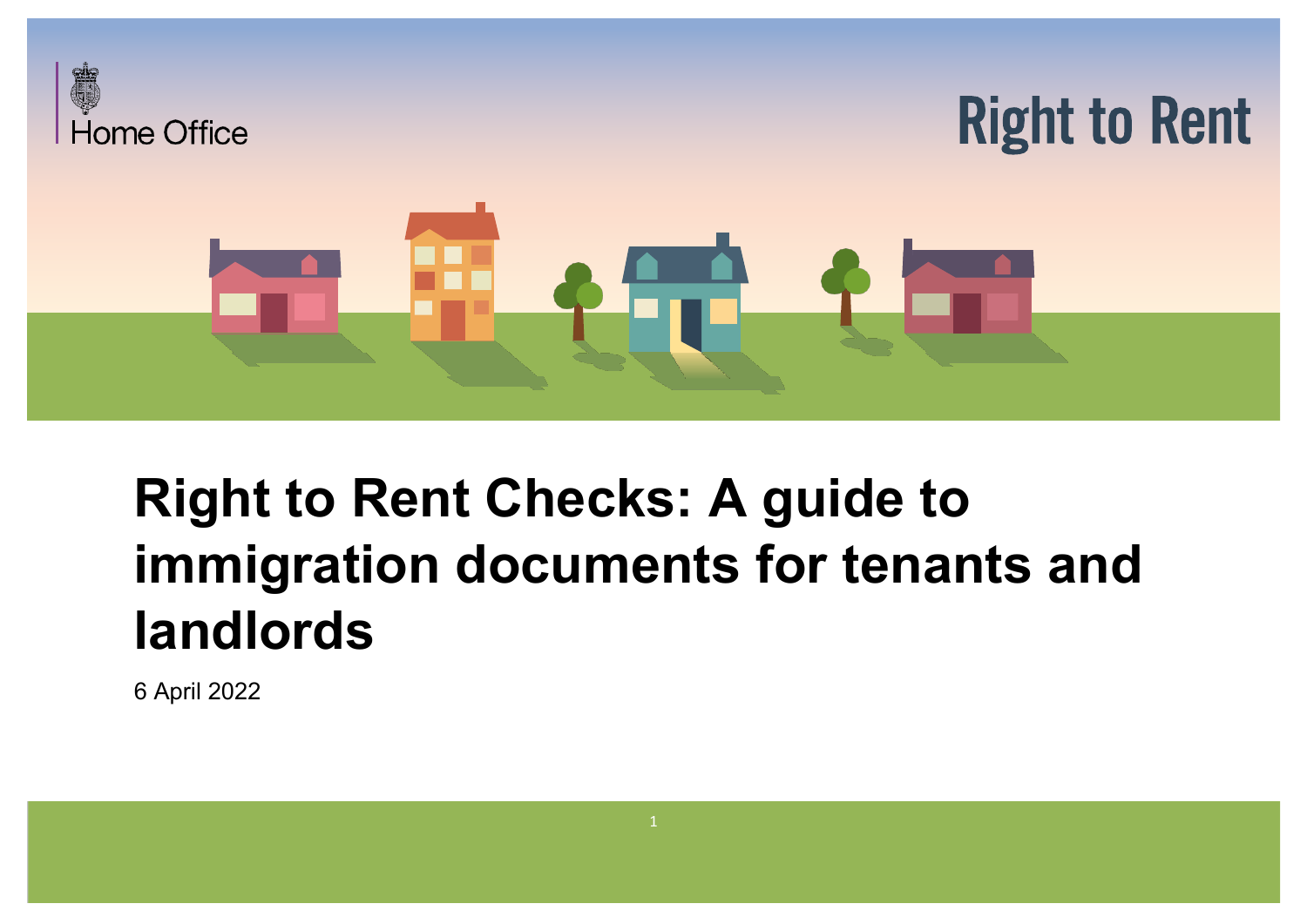

The primary guidance to assist landlords, letting agents and tenants when carrying out right to rent checks is the Code of practice on right to rent: civil penalty scheme for landlords and their agents and the Landlord's quide to right to rent checks. where the list of acceptable documents can be found.

This document contains a visual guide to the types of immigration documents which can be presented by a tenant and accepted by a landlord or letting agent to satisfy a manual right to rent check. There is an FAQ section for landlords and tenants to address some common queries.

Landlords should conduct right to rent checks in a fair, justifiable and consistent manner, regardless as to whether they believe the tenant to be British, settled or a person with time-limited permission to be in the UK. Further information on avoiding discrimination is available in the Code of practice for landlords: avoiding unlawful discrimination when conducting 'right to rent' checks in the private rented residential sector.

#### **Conducting a manual document based right to rent check**

For further information about the steps required to establish a statutory excuse against liability for a civil penalty when checking physical documents, this is detailed in the Landlord's guide to right to rent checks, available on GOV.UK.

#### **Digital evidence of immigration status**

Individuals who have been provided with digital status via an eVisa can only prove their right to rent using the Home Office online service on GOV.UK: Prove your right to rent in England. To obtain a statutory excuse against a civil penalty when conducting an online check, landlords and letting agents must use: View a tenant's right to rent in England side of the service on GOV.UK.

Individuals using the service will generate a 9-character long share code that can be passed on to a landlord, which, when entered alongside the individual's date of birth, enables the landlord to access their right to rent information.

The share code will be valid for 90 days from the point it has been issued and can be used as many times as needed within that time.

Share codes can only be used for the purpose they were originally selected for. All status share codes begin with a letter denoting the purpose the share code can be used for. **Where a share code begins with the letter 'R', this will indicate that the share code has been generated by a tenant to evidence their right to rent.** Landlords will not be able to accept or use share codes which begin with the letter "W" or 'S" as these are designed for other services.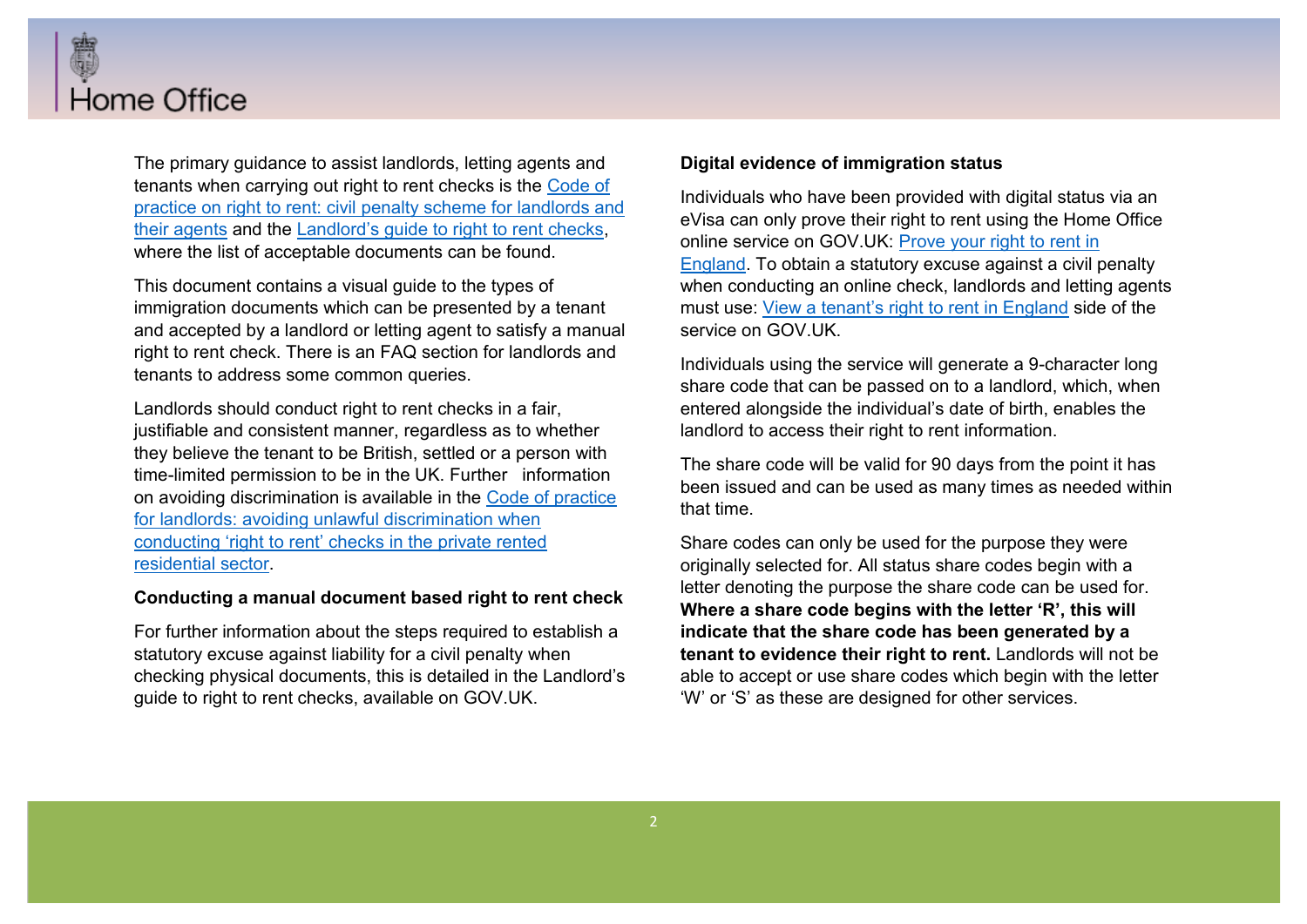

#### **Updates to this user guide**

This version of Right to rent checks: a user guide for tenants and landlords updates that issued on 3 September 2021.

The most significant update to this document relates to the changes in the way in which Biometric Residence Permits and Cards (BRP & BRC) and Frontier Worker Permit (FWP) holders evidence their right to rent. Since 6 April 2022, they need to evidence their right to rent using the Home Office online service only.

Landlords can no longer accept or check a physical BRP, BRC or FWP as valid proof of right to rent, even if it shows a later expiry date.

BRPs, BRCs and FWPs have been removed from the lists of acceptable documents used to conduct a manual right to rent check.

Retrospective checks will not be required on biometric card holders who, before 6 April 2022, used their physical card to demonstrate their right to rent. Landlords will maintain a statutory excuse against liability for a civil penalty if the initial check was undertaken in line with the guidance that applied at the time the check was made.

#### **Information on GOV.UK**

Coronavirus (COVID-19: landlord right to rent checks

Right to rent checks from July 2021: information for landlords

The Home Office Landlord Checking Service

Make a report to the Home Office (to maintain your statutory excuse)

**Support** 

**Landlord Helpline**: telephone 0300 790 6268, Monday to Thursday, 9am to 4:45pm. Friday, 9am to 4:30pm.

**Resolution Centre**: if you need help accessing or using digital immigration status information, you can contact the UKVI Resolution Centre.

Telephone 0300 790 6268, Monday to Friday (excluding bank holidays), 8am to 8pm. Saturday and Sunday, 9:30am to 4:30pm.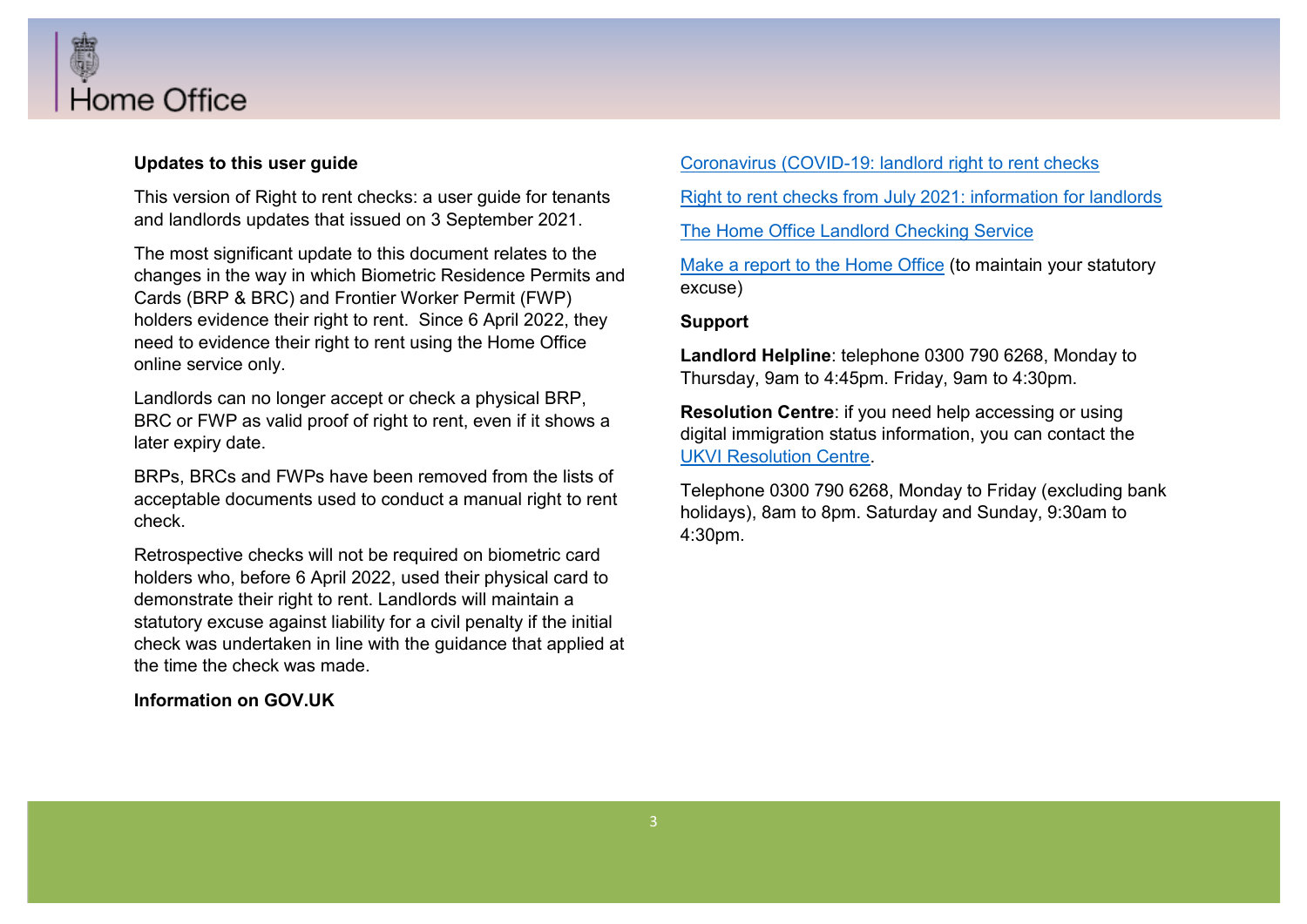

# **Documents which are no longer acceptable for a manual right to rent check**

- A passport or national identity card showing that the holder is a national of the European Economic Area (EEA) or **Switzerland**
- A registration certificate or document certifying permanent residence issued by the Home Office to an EEA/Swiss citizen
- A residence card or permanent residence card issued by the Home Office to a family member of an EEA/Swiss citizen
- x A biometric immigration document (current or expired) issued by the Home Office. This includes Biometric Residence Permits (BRPs) and Biometric Residence Cards (BRCs).



issued from 1 January 2021

issued from 1 January 2021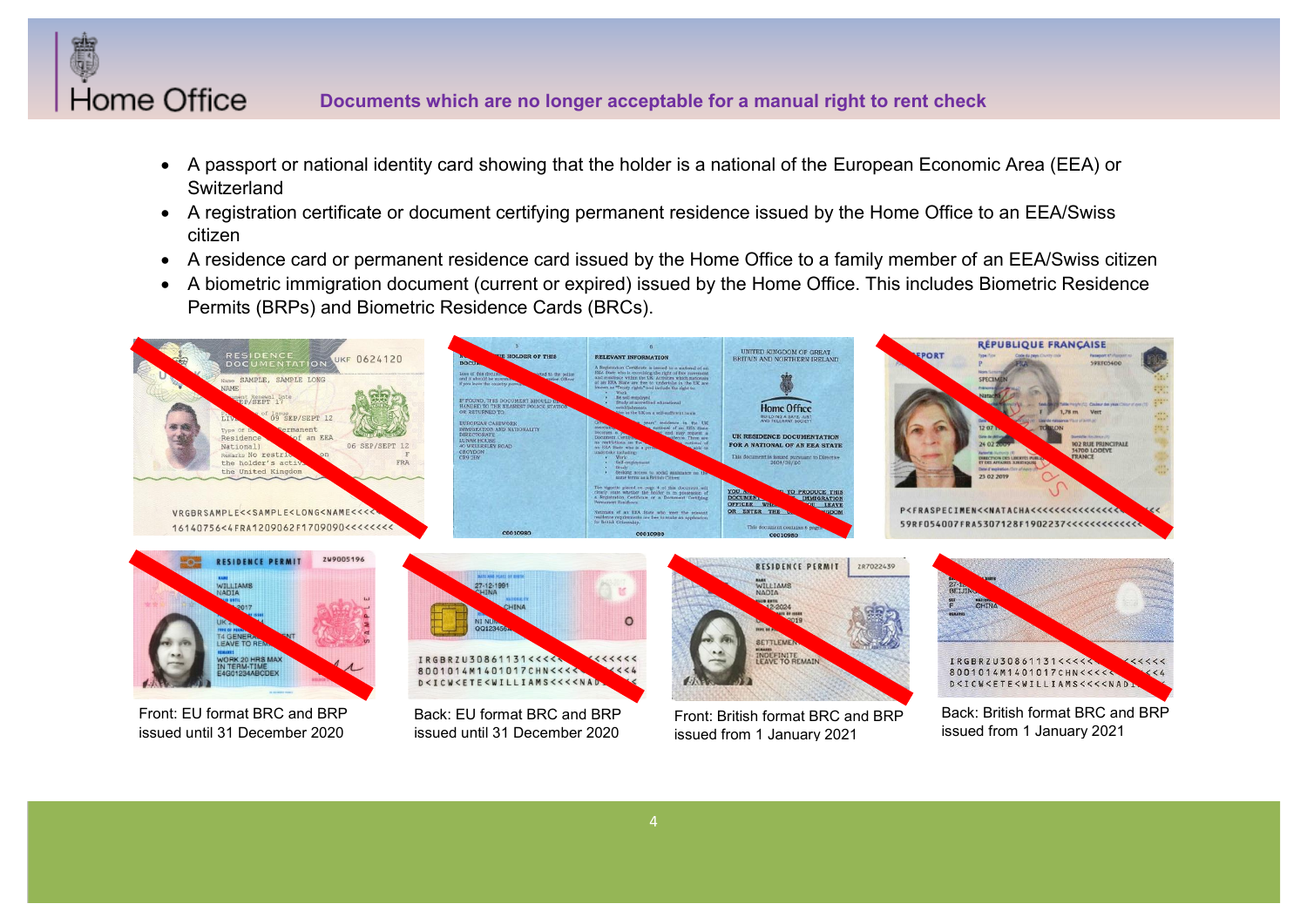

# A current passport or other 'travel document' endorsed to show that the holder is **allowed to stay in the UK for a time-limited period**

What to look for:

- $\bullet$  the photograph should be a true likeness of the holder
- the date of birth on the passport should be credible and consistent with any other instance of when the holder has provided their date of birth
- the passport should not appear to obviously have been tampered with
- the passport should contain an expiry date, and must be current
- if the holder has a different name on the passport, it should only be accepted if there is a further supporting document which explains this (e.g. a marriage or deed-poll certificate). In these circumstances this document should be copied too
- the passport should clearly explain that the holder has leave to be in the UK for a limited time, and show the date that leave expires



If the individual provides this document, you should take a copy of the pages of the passport which contain the document expiry date, nationality, date of birth, signature, leave expiry date, biometric details, photograph and any page containing information indicating that the holder has an entitlement to enter or remain in the UK. You should retain the copies with a record of the date on which the check was made.

Endorsements can come in a number of different forms within a passport or travel document. A 'travel document' is a passport-type document issued by a government to somebody in lieu of a passport from their home nation.

If you conduct a check of this document in the correct manner as outlined here and in the Landlord's quide to right to rent checks, you will establish a time-limited statutory excuse against liability for a civil penalty and you will need to carry out a repeat check before your statutory excuse expires. This time-limited statutory excuse lasts either 12 months, or until the expiry of the person's permission to be in the UK, or until the expiry of the validity of the Home Office document which evidences their right to be in the UK, whichever is later.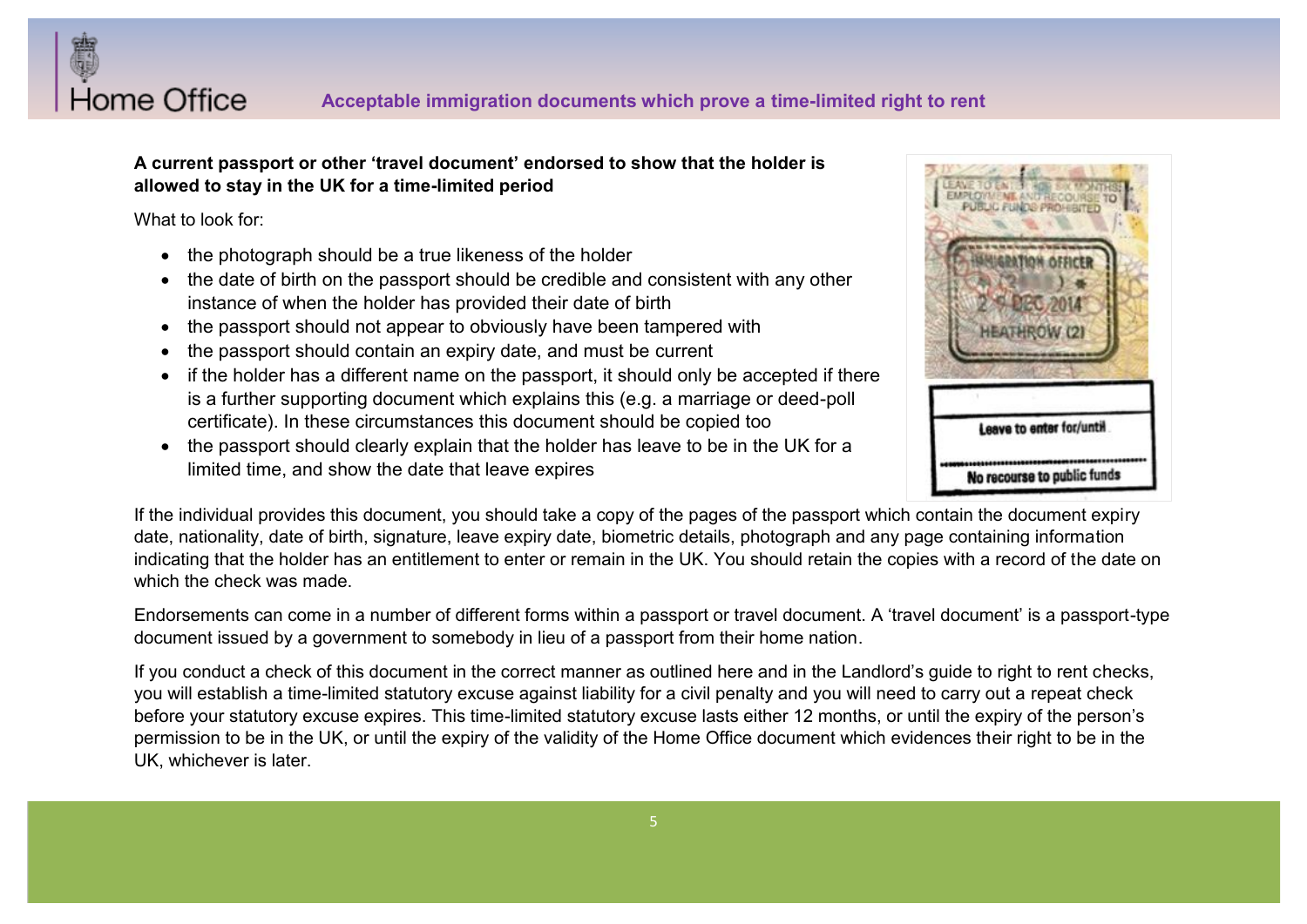

**A document issued by the Bailiwick of Jersey, Bailiwick of Guernsey or the Isle of Man (UK Crown Dependencies) showing that the holder has been granted presettled (limited permission to stay) status, verified as valid by the Landlord Checking Service**

What to look for:

- The Isle of Man and Guernsey issue a letter to those granted status via their respective EU settlement schemes.
- Jersey issue a letter and operate an immigration status checker service for individuals to obtain confirmation of their status at any point. The results will go to their own email address, which they can present to you.



You are required to verify this document with the Landlord Checking Service via the form on GOV.UK or via telephone on 0300 790 6268.

If the individual provides this document, you should take a copy of each page. You should retain the copies with a record of the date on which the check was made.

You should retain the copy of the document from the UK Crown Dependency with the response from the LCS and record the date on which the check was made.

If you conduct a check of this document in the correct manner as outlined here and in the Landlord's quide to right to rent checks. you will establish a time-limited statutory excuse against liability for a civil penalty and you will need to carry out a repeat check before your statutory excuse expires. This time-limited statutory excuse lasts either 12 months, or until the expiry of the person's permission to be in the UK, or until the expiry of the validity of the Home Office document which evidences their right to be in the UK, whichever is later.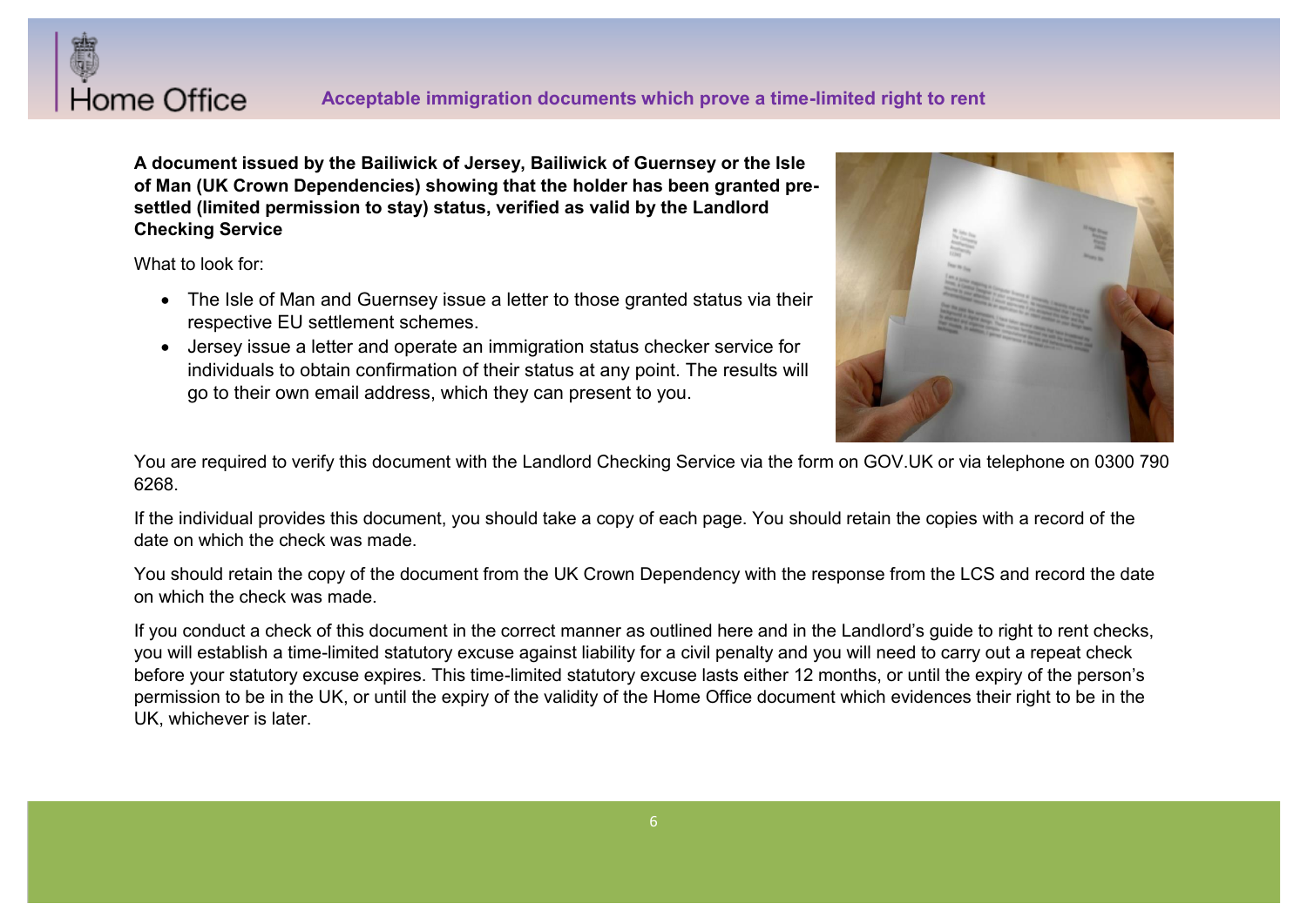# Home Office

**A document issued by the Bailiwick of Jersey, Bailiwick of Guernsey or the Isle of Man (UK Crown Dependencies) showing that the holder has made an application for limited permission to enter or stay**

What to look for:

- The Isle of Man and Guernsey issue a letter to those granted status via their respective EU settlement schemes.
- Jersey issue a letter and operates an immigration status checker service for individuals to obtain confirmation of their status at any point. The results will go to their own email address, which they can present to you.



You are required to verify this document with the Landlord Checking Service via the form on GOV. UK or via telephone on 0300 790 6268.

If the individual provides this document, you should take a copy of each page. You should retain the copies with a record of the date on which the check was made.

You should retain the copy of the document from the UK Crown Dependency with the response from the LCS and record the date on which the check was made.

If you conduct a check of this document in the correct manner as outlined here and in the Landlord's guide to right to rent checks, you will establish a time-limited statutory excuse against liability for a civil penalty and you will need to carry out a repeat check before your statutory excuse expires. This time-limited statutory excuse lasts either 12 months, or until the expiry of the person's permission to be in the UK, or until the expiry of the validity of the Home Office document which evidences their right to be in the UK, whichever is later.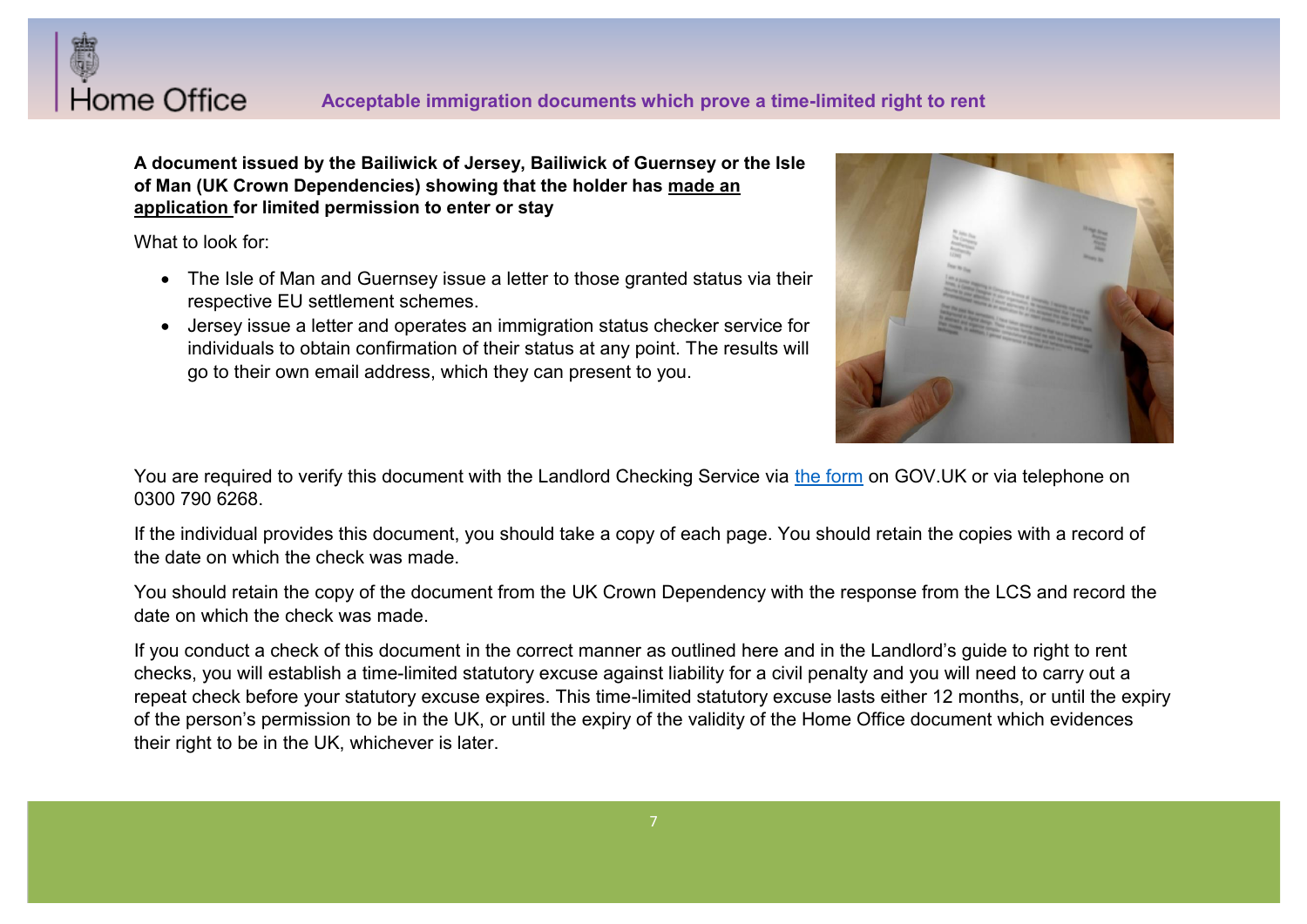

# **Acceptable immigration documents which prove a time-limited right to rent**

**A current immigration status document issued by the Home Office to the holder with a valid endorsement indicating that the name person may stay in the UK for a time-limited period**

What to look for:

- any photograph should be a true likeness of the holder
- $\bullet$  the date of birth on the document should be credible and consistent with any other instance of when the holder has provided their date of birth
- the document should include a Home Office logo
- the document should not appear to obviously have been tampered with
- the document should clearly explain that the holder has limited leave and the date that leave expires



If the individual provides this document, you should copy both sides in full. You should retain the copies with a record of the date on which the check was made.

If you conduct a check of this document in the correct manner as outlined here and in the Landlord's quide to right to rent checks, you will establish a time-limited statutory excuse against liability for a civil penalty and you will need to carry out a repeat check before your statutory excuse expires. This time-limited statutory excuse lasts either 12 months, or until the expiry of the person's permission to be in the UK, or until the expiry of the validity of the Home Office document which evidences their right to be in the UK, whichever is later.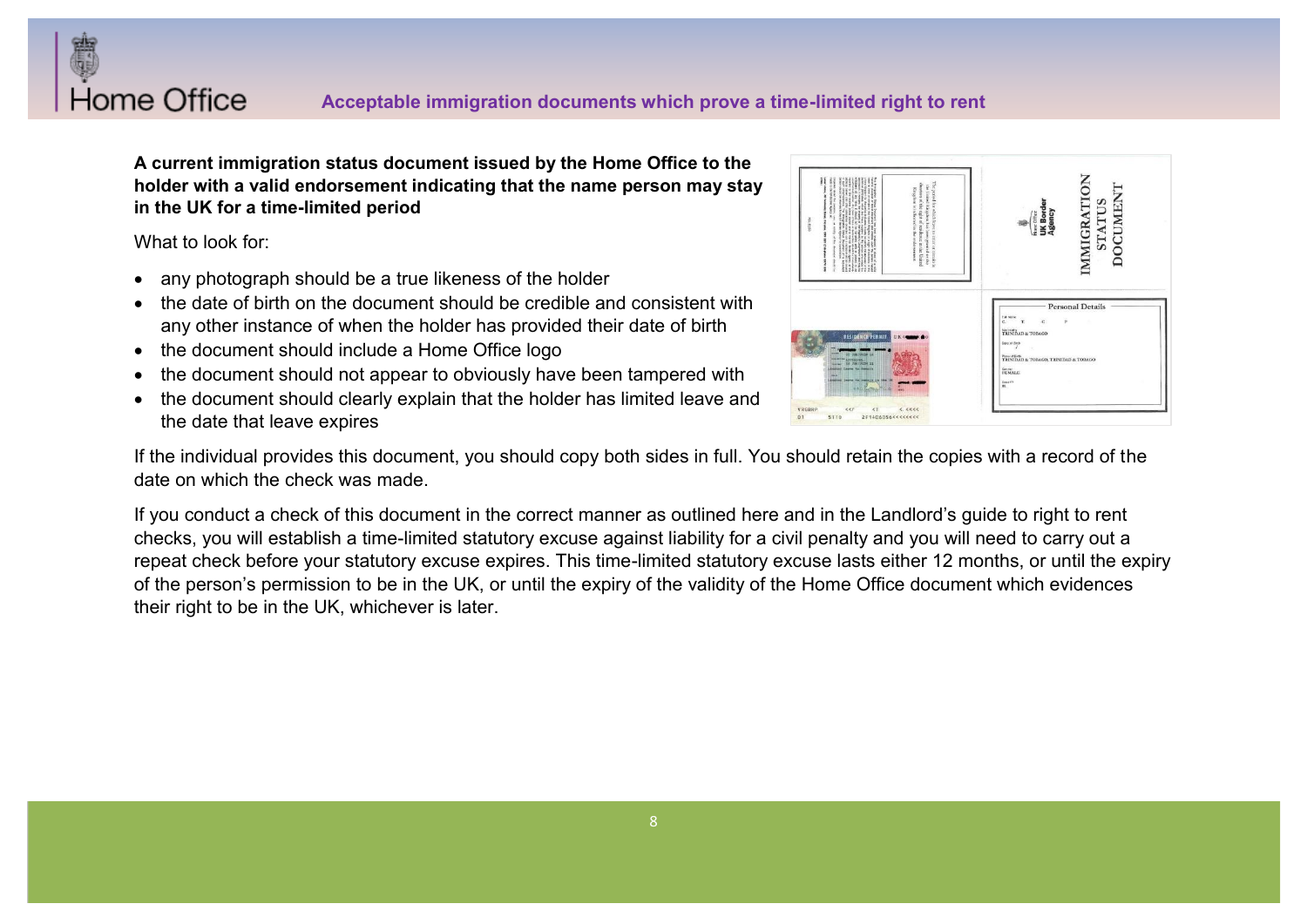

**A Certificate of Application (non-digital) issued by the Home Office showing that the holder has made an application to the UK EU Settlement Scheme, on or after 1 July** 

Individuals with an outstanding valid application to the EU Settlement Scheme are issued with a Certificate of Application (CoA). Where an individual has been issued with a CoA, you should firstly establish whether this is a 'digital' or 'non-digital' CoA. Where the individual has a digital CoA, you must conduct an online check and do not need to check any physical documentation.

If the individual provides this document, you should take a copy of each page. You should retain the copies with a record of the date on which the check was made.

If the individual has a non-digital CoA, this will be in the form of an email or letter. You are required to verify this document with the Landlord Checking Service via the form on GOV.UK or via telephone on 0300 790 6268.



You should retain the copy of the document from the UK Crown Dependency with the response from the LCS and record the date on which the check was made.

If you conduct a check of this document in the correct manner as outlined here and in the Landlord's quide to right to rent checks, you will establish a time-limited statutory excuse against liability for a civil penalty and you will need to carry out a repeat check before your statutory excuse expires. This time-limited statutory excuse lasts either 12 months, or until the expiry of the person's permission to be in the UK, or until the expiry of the validity of the Home Office document which evidences their right to be in the UK, whichever is later.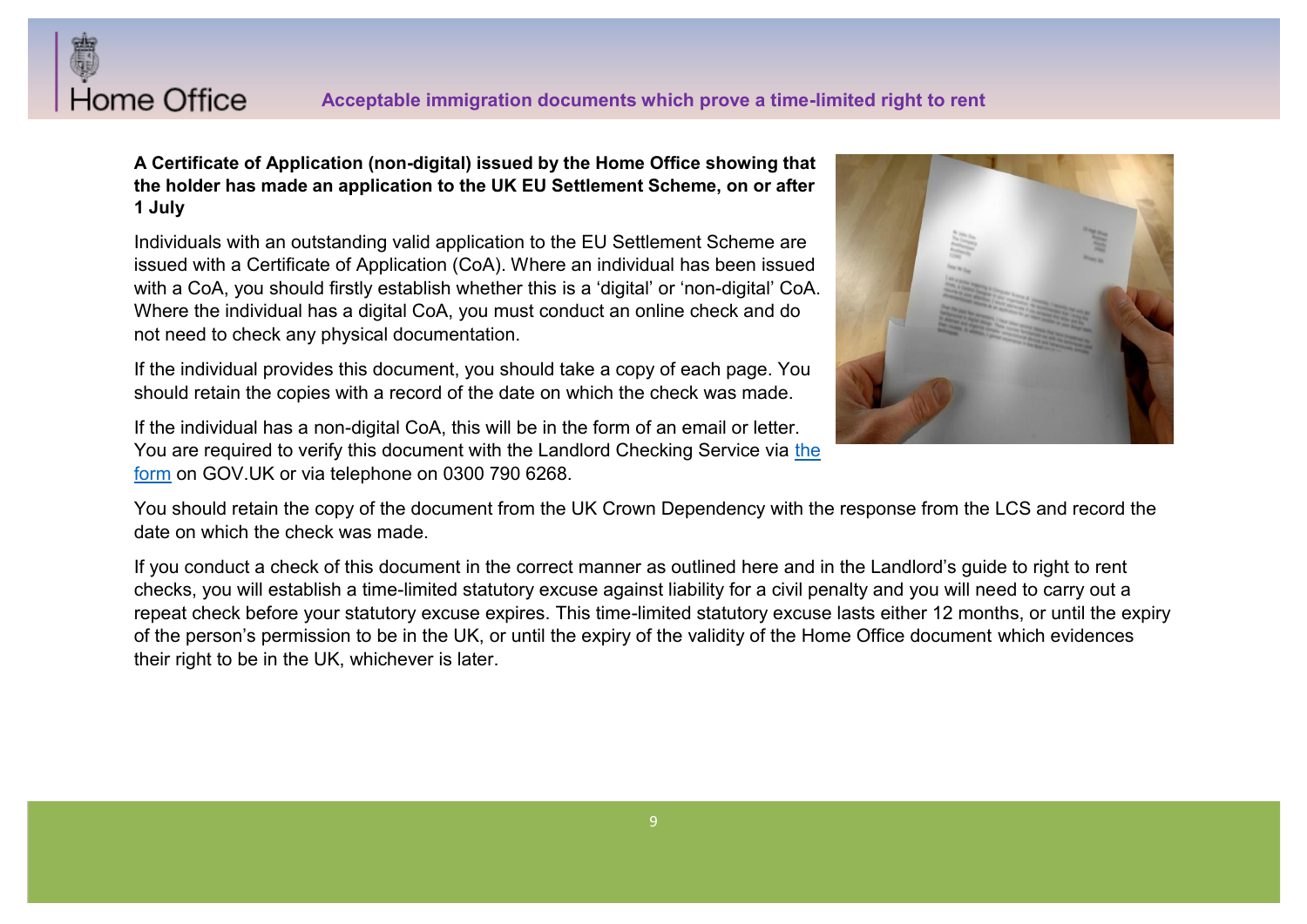

**A document from the Bailiwick of Jersey, the Bailiwick of Guernsey or the Isle of Man (UK Crown Dependencies with respective EU Settlement Schemes) with proof of settled status**

What to look for:

- The Isle of Man and Guernsey issue a letter to those granted status via their respective EU settlement schemes.
- Jersey issue a letter and operate an immigration status checker service for individuals to obtain confirmation of their status at any point. The results will go to their own email address, which they can present to you.



You are required to verify this document with the Landlord Checking Service via the form on GOV.UK or via telephone on 0300 790 6268.

If the individual provides this document, you should take a copy of each page. You should retain the copies with a record of the date on which the check was made.

You should retain the copy of the document from the UK Crown Dependency with the response from the LCS and record the date on which the check was made.

If you conduct a check of this document in the correct manner as outlined here and in the Landlord's guide to right to rent checks, you will establish a continuous statutory excuse against a civil penalty and you will not need to carry out any further right to rent checks, providing there is no change to the tenancy agreement.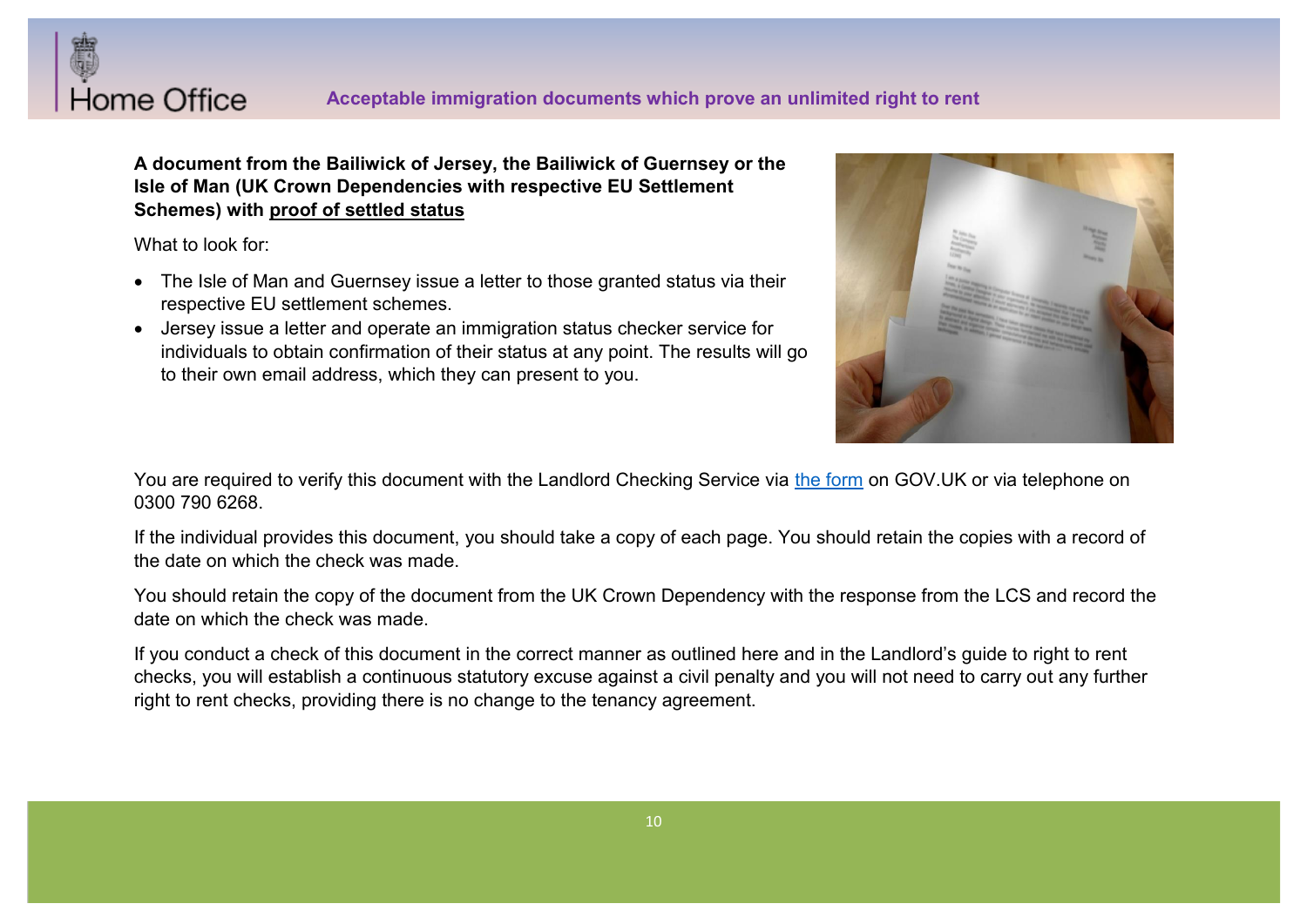

A current passport or other 'travel document' endorsed to show that the holder is either 'exempt from immigration control,' or has 'indefinite' leave in the UK. or has the 'right of abode' in the UK, or has 'no time limit' on their stay **in the UK** 

A 'travel document' is a passport-type document issued by the Home Office to somebody in lieu of a passport from their home nation.

What to look for:

- the photograph should be a true likeness of the holder
- the date of birth on the document should be credible and consistent with any other instance of when the holder has provided their date of birth
- the document should not appear to obviously have been tampered with
- the document should contain an expiry date but can be accepted if this date has lapsed
- if the holder has a different name on the document, it should only be accepted if there is a further supporting document which explains this (e.g. a marriage or deed-poll certificate). In these circumstances, this document should be copied too
- the endorsement should show that the holder is 'exempt from immigration control', has 'indefinite' leave, has the 'right of abode' or has 'no time limit' on their stay in the UK

If the individual provides this document, you should take a copy of the pages of the passport or travel document which contains the document expiry date, nationality, date of birth, signature, leave expiry date, biometric details, photograph and also any page containing information indicating that the holder has permission to enter or stay in the UK. You should retain the copies with a record of the date on which the check was made. Endorsements can come in a number of different forms within a passport or travel document.

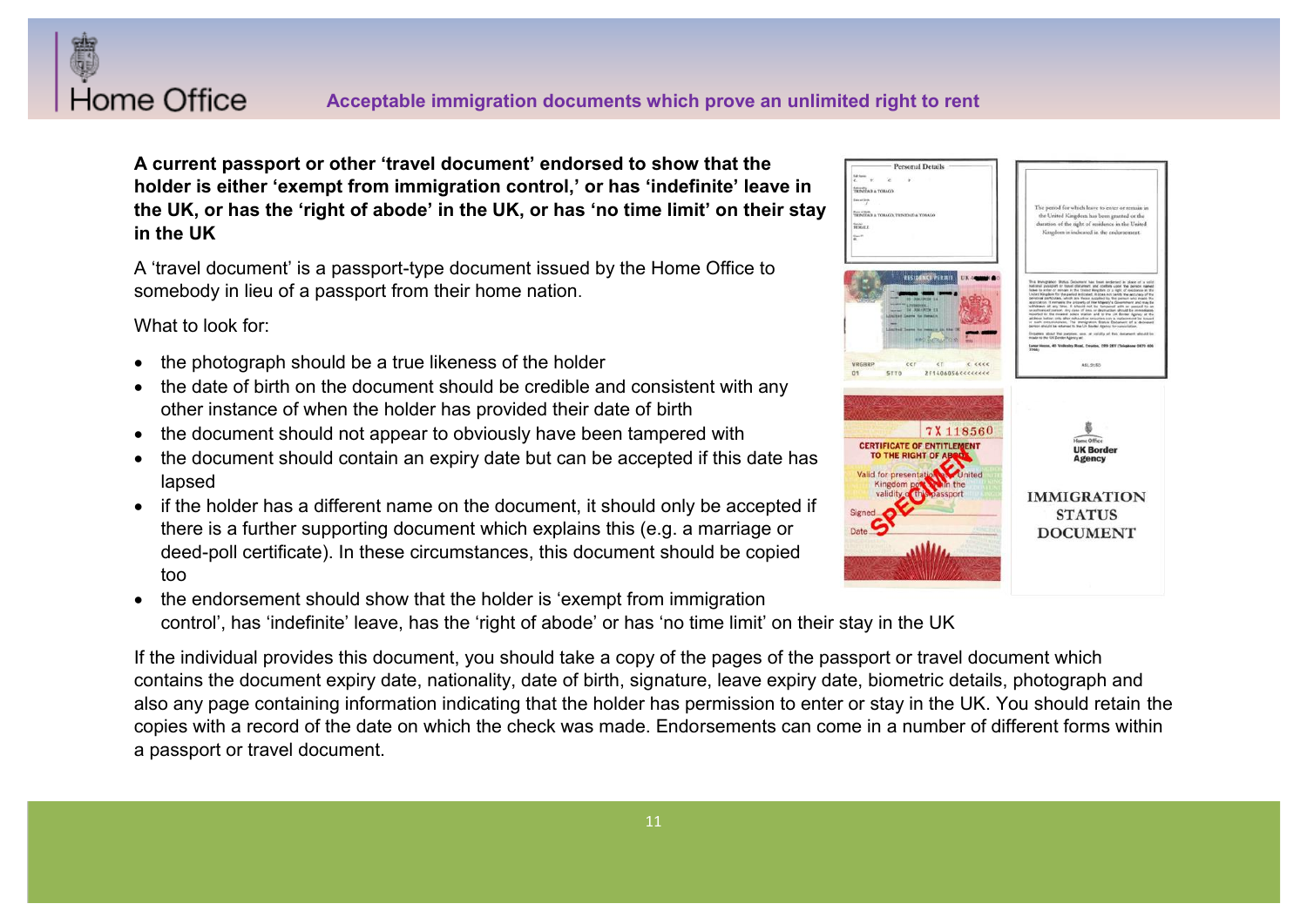

# **A certificate of registration of naturalisation as a British citizen**

What to look for:

- the date of birth on the document should be credible and consistent with any other instance of when the holder has provided their date of birth
- the document should state which country the holder was born in
- the document should not appear to obviously have been tampered with
- the document should be dated
- if the holder has a different name on the document, it should only be accepted if there is a further supporting document which explains this (e.g. a marriage or deed-poll certificate). In these circumstances this document should be copied too

If the tenant provides this document, you should take a copy of the front and back. You should retain the copies with a record of the date on which the check was made.

If you conduct a check of this document in the correct manner as outlined here and in the Landlord's quide to right to rent checks, you will establish a continuous statutory excuse against a civil penalty, and you will not need to carry out any further right to rent checks, providing there is no change to the tenancy agreement.

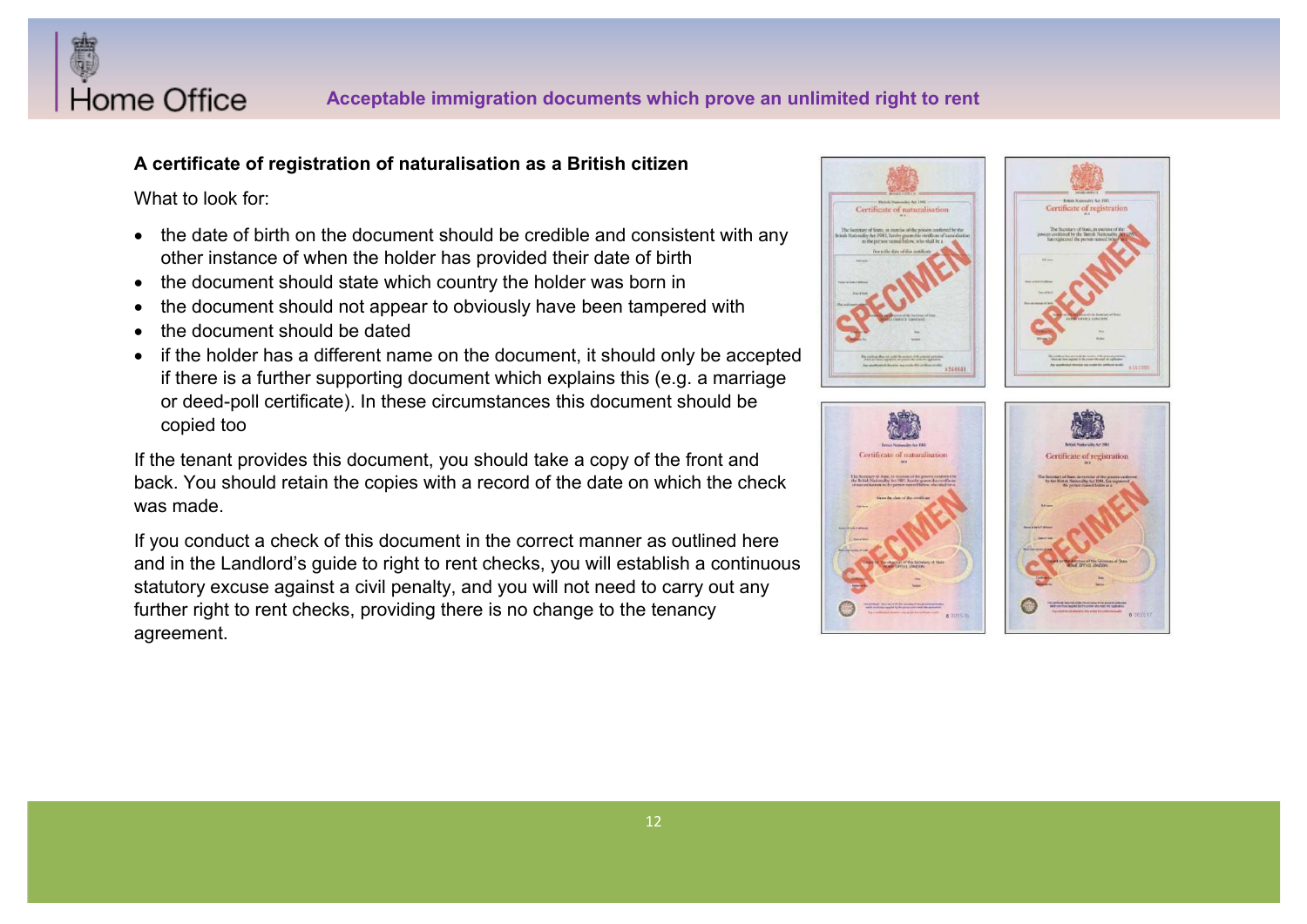

Home Office

You should call the Landlord Helpline if you need help with a check on 0300 790 6268, Monday to Thursday, 9am to 4:45pm Friday, 9am to 4:30pm.

*My prospective tenant has presented me with a passport which contains an endorse ment allowing them to stay in the UK for a short period of time. They told me that they have longer leave in the United Kingdom and that they have to obtain a biometric immigration document to evidence this. What should I do?*

Whilst we encourage individuals to collect their biometric residence permit (BRP) before entering into a tenancy agreement we recognise that this is not always possible. If an individual is due to enter into a tenancy agreement before they collect their BRP then you are able to accept the short duration vignette in their passport as proof of their right to rent. You should ensure that the vignette is still valid (that the expiration date has not passed) and follow the manual check process. This will provide you with a statutory excuse for 12 months.

Once the individual has collected their BRP you may wish to conduct a further check which will provide you with a statutory excuse for the duration of their leave.

# *Do I have to employ somebody else to carry out document checks if I am not an expert?*

No. You only have to be satisfied that the documents which you are checking seem genuine. You can make an arrangement with an agent who can carry out checks on your behalf. Anyone who is given a false document will only be liable for a civil penalty if it is reasonably apparent it is false.

#### *How can I check the identity of people who cover their face for reasons of belief?*

Individuals should be asked to show their face to check that it matches their facial image on their documents. Scarves which cover the hair need not be removed. Those carrying out the check should offer the opportunity for the prospective tenant to show their face in a private area and/or in the presence of a female.

# *My tenant has guests staying with them. Do I need to carry out right to rent checks on them?*

House guests, such as friends or family members, will not ordinarily be treated as an 'occupier' under the Scheme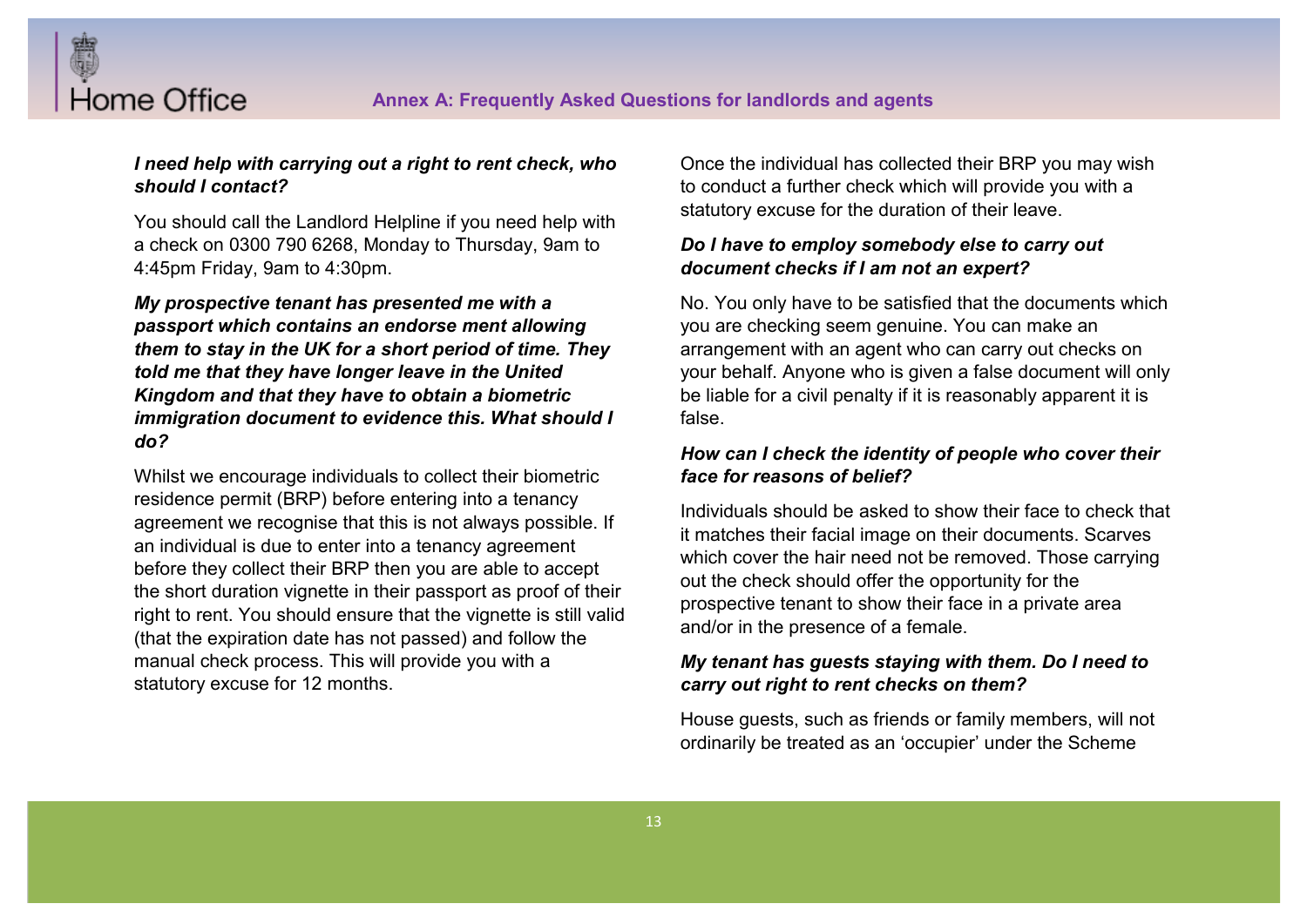because a guest will generally not be living in the accommodation as their only or main home. A landlord should make reasonable enquiries at the time the residential tenancy is entered into (including when it is renewed or varied) and make an assessment based on those enquiries as to whether someone will be living on the premises as their only or main home.

Home Office

Where a person is living in accommodation as their only or main home and is paying rent to another occupier, they may be regarded as having entered into their own residential tenancy agreement with that occupier (as a subtenant or licensee) and it will fall to that occupier to carry out the right to rent checks.

# *My tenant has brought someone into the property as their only or main home and is receiving rent. Do I nee d to carry out right to rent check on them?*

Your tenant will be responsible for the checks for anybody they enter into a separate subletting or licensee arrangement with.

# *My prospective tenant is a student who is coming to the UK and wishes to arrange his tenancy from overseas. What do I do?*

You can agree a tenancy in principle and then check the tenant's documents in person when they arrive in the UK. You may wish to see the tenant via live video link before agreeing the tenancy in principle. However, this does not negate the need for you to check the tenant's documents in person once they arrive in the UK. Recent arrivals to the UK should have evidence of a right to rent through the documents they used to enter the country.

Further information on carrying out right to rent checks on students can be found in the Landlord's quide to right to rent checks.

# *My prospective tenant has provided me with an EUSS Certificate of Application (CoA), stating that they have an outstanding application with the Home Office. Can I accept this as part of a right to rent check?*

Yes. If your prospective tenant has a digital CoA ask your them for a share code, you can then use the GOV.UK online service 'view a tenant's right to rent in England' to check their right to rent. If only have a non-digital CoA then you must check the CoA via the Landlord Checking Service to obtain a Positive Right to Rent Notice (PRRN) confirming their right to rent. You must make a copy the CoA and the PRRN to have statutory excuse against liability for a civil penalty.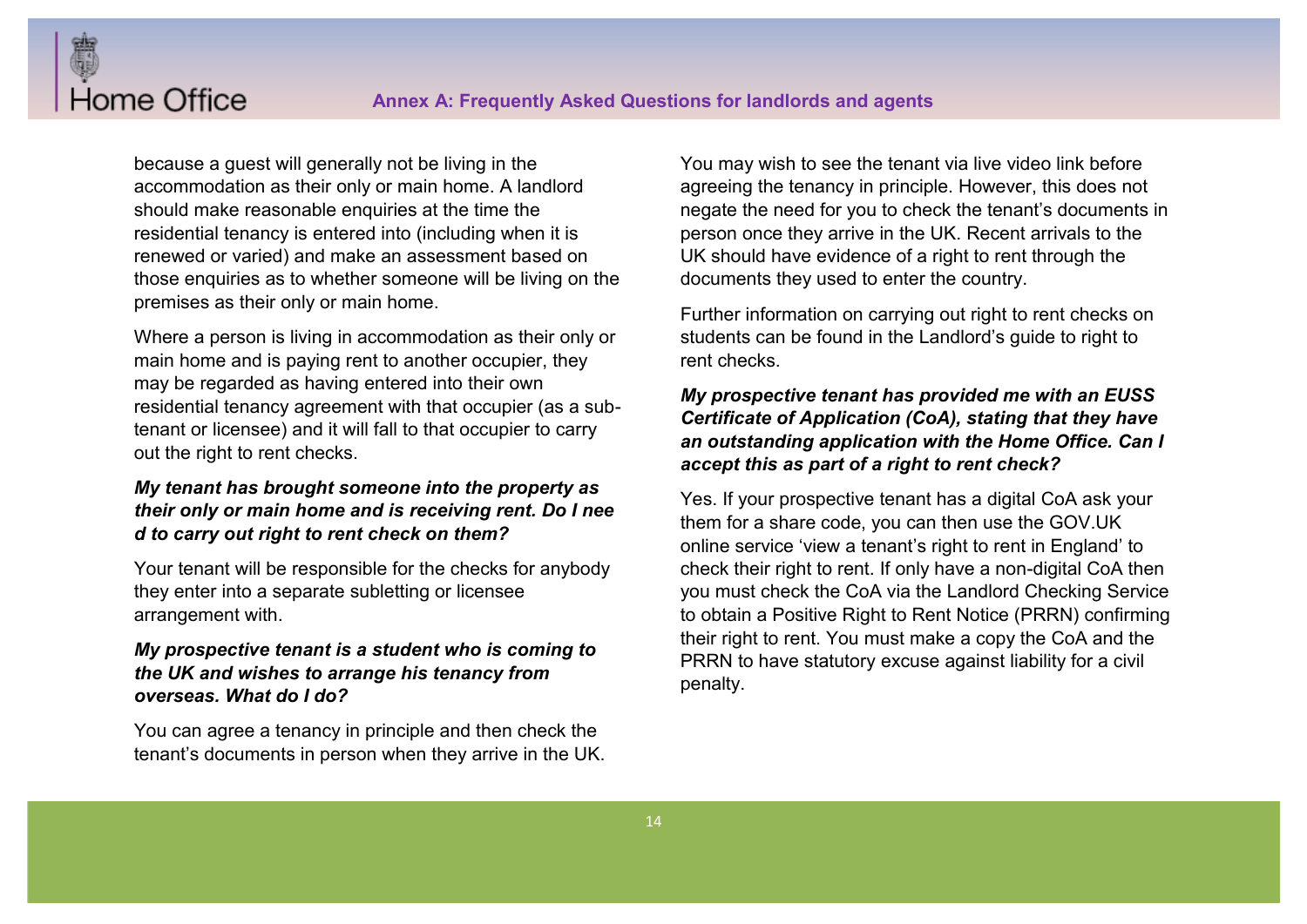

# *How will an EEA citizen be able to satisfy a right to rent check without physical documentary proof of their status?*

EEA citizens and their family members who have made a successful application to the EU Settlement Scheme, or the points-based system will have been provided an eVisa. They will use the Home Office right to rent service to prove their right to rent.

#### *What is the Home Office online service?*

The Home Office online right to rent service offers a simple way to check someone's right to rent digitally, without needing to check a physical document.

The individual will provide you with a share code and you must check their details using the online service on GOV.UK.

#### *Are retrospective checks required on EEA citizens who began renting on or before 30 June 2021?*

No. Landlords will maintain a continuous statutory excuse against a civil penalty if the initial check was undertaken in line with legislation and published guidance at the time.

If you are planning on proving your right to rent by presenting your landlord with documents from list A or B, it

#### *I have found out my tenant has not made an application to the EU Settlement Scheme do I have to evict them?*

No, encourage them to make an application. To maintain your statutory excuse against a civil penalty you must make a report to the Home Office via GOV.UK.

#### *Can I still carry out COVID-19 adjusted checks on my tenants?*

Yes, the temporary changes to right to rent checks made on 30 March 2020 remain in place until 30 September 2022 (inclusive). This means:

- Checks can be carried out over video calls
- Tenants can send scanned documents or a photo of documents for checks using email or a mobile app, rather than sending originals
- Landlords should use the Home Office Landlord Checking Service if a prospective or existing tenant cannot provide any of the accepted documents

Further guidance relating to the COVID-19 temporary adjusted checks can be found on GOV.UK.

is advisable to have the relevant documents ready before you begin looking for a property.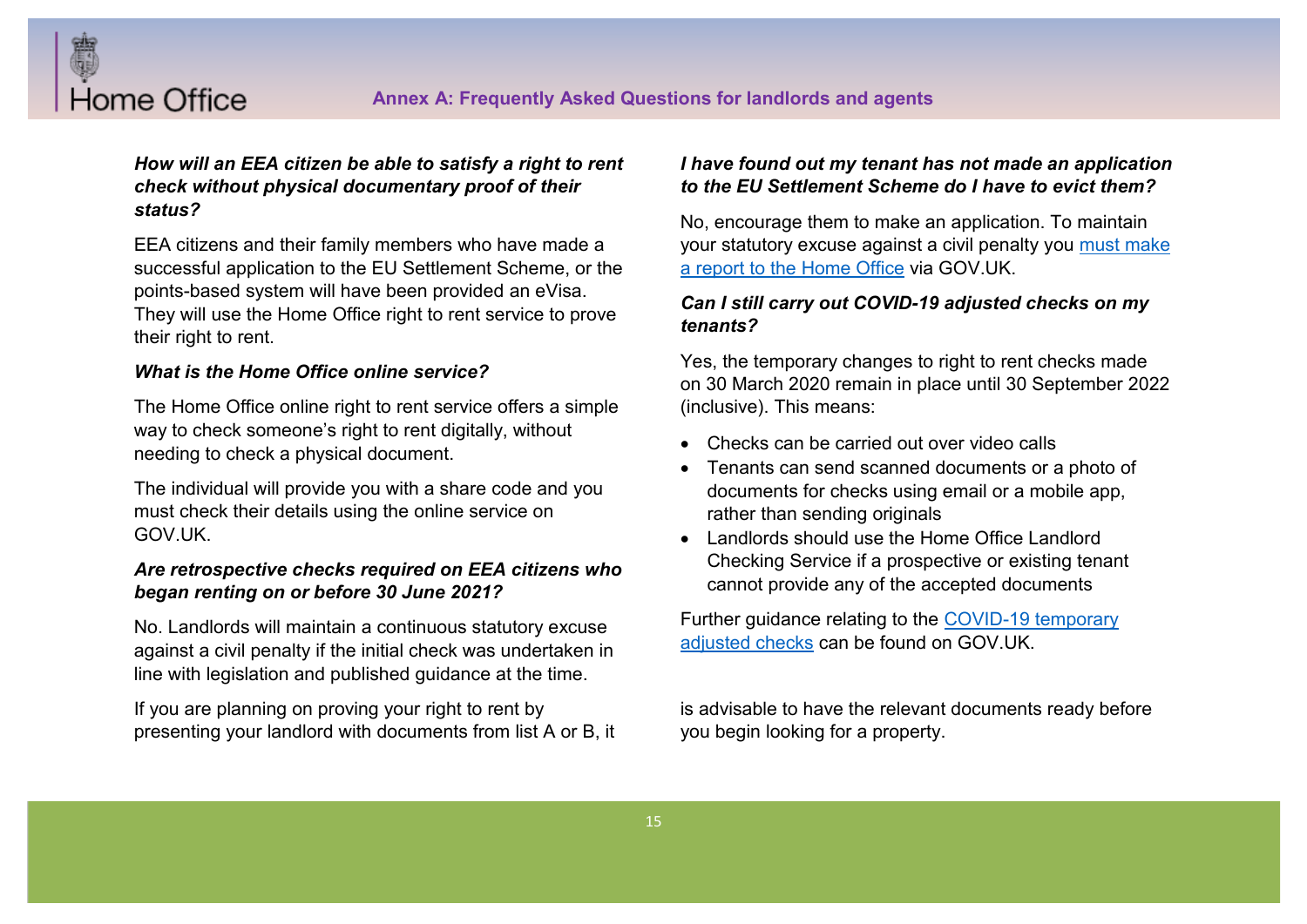

#### *How can I prove my right to rent?*

There are three types of right to rent checks; a manual document-based check, a right to rent heck using Identity Verification Technology (IDVT) via the services of an identity service provider (IDSP) or an online check via the Home Office online right to rent checking service.

If you have a valid British or Irish passport, or Irish passport card, you and your landlord or letting agent can choose to use IDVT via the services of an IDSP to check the validity of the document and that it belongs to the person claiming it.

It will not be possible to prove your right to rent using the online checking service in all circumstances, as not all individuals will have an immigration status that can be checked online at this stage. In these circumstances you should prove your right to rent by presenting your landlord with your documents.

If you have a Biometric Residence Permit, a Biometric Residence Card, status under the EU Settlement Scheme or have been granted status digitally via an eVisa, you can only evidence your right to rent using the online checking service.

#### *My landlord has asked for a follow-up check. Do I need to do this?*

Yes. Your landlord is required by law to carry out a followup check if you had a time-limited right to be in the UK when your initial check was carried out. You are required to comply with your landlord's request for a follow up check.

# *I have had my passport and/or other identity documents stolen. How can I satisfy a right to rent check?*

If your passport or biometric immigration document has been stolen, a letter from a UK police force confirming that you have been the victim of a crime and have reported your passport as stolen, stating the crime reference number, which has been issued in the last three months, can be used as part of the evidence of your right to rent. This must be accompanied by another document from list A group 2.

# *I have recently been released from prison and have not been able to acquire any standard type of identity documentation. How can I satisfy a right to rent check?*

You can use a number of documents in combination to prove your right to rent. These can include letters from HM Prisons, and the probation services. A full list of documents which can be used in combination in order to satisfy a right to rent check are detailed at the front of this document.

# *I have never had a passport or driving licence. How can I satisfy a right to rent check?*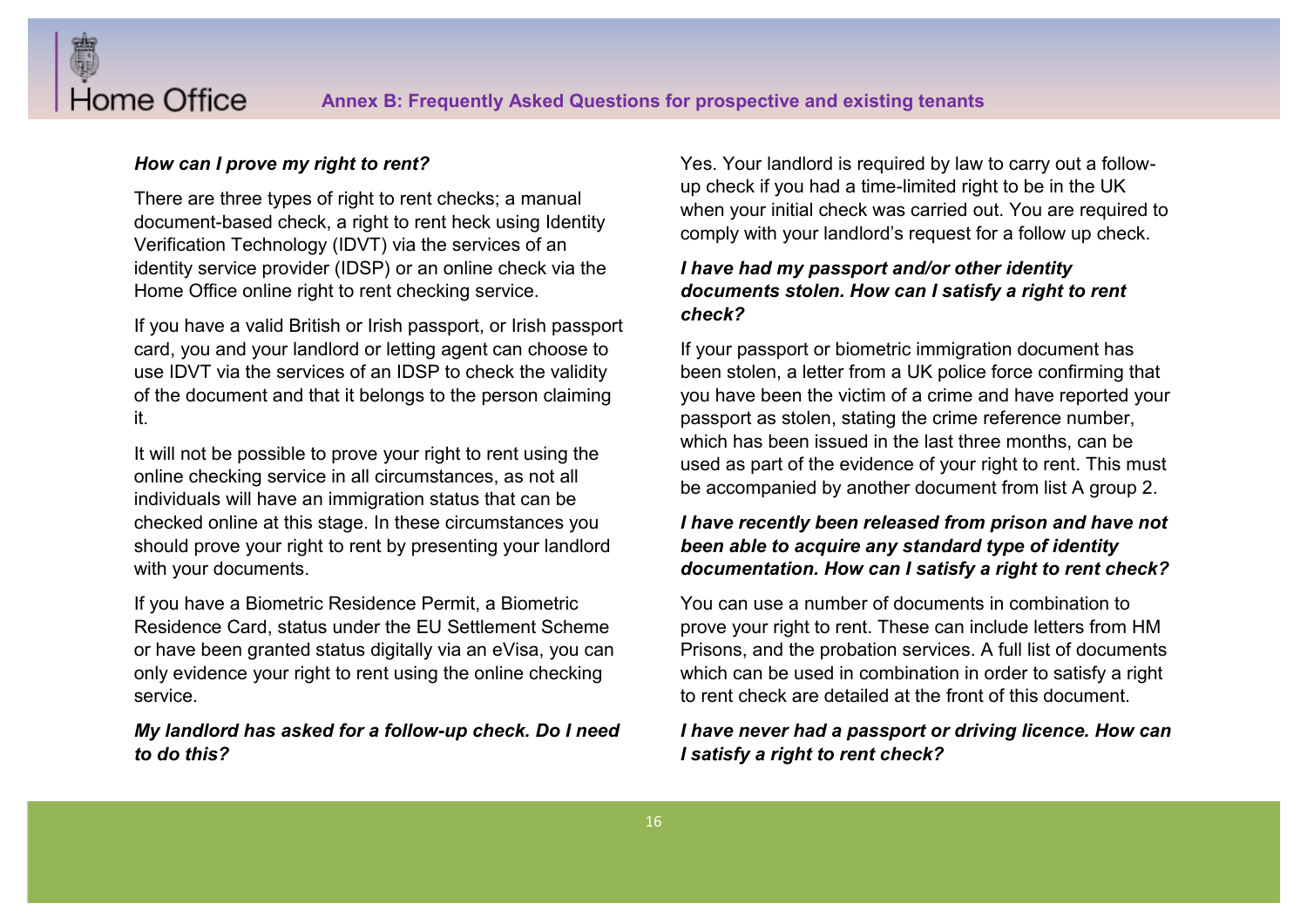If you do not have a passport or driving licence, you can use a number of other documents to prove your right to rent. A full list of documents which can be used in order to satisfy a right to rent check are detailed at the front of this document.

Home Office

### *I have recently been homeless/sleeping rough and do not have any standard identification documents. How can I satisfy a right to rent check?*

If you are working with a charity or voluntary organisation to assist you in obtaining private rented accommodation to prevent or resolve homelessness, a letter from them can be used as an acceptable document towards proving your right to rent. This should be used in combination with another document, however, there are a variety you can use including letters from a UK government department, local authority, or benefits paperwork. A full list of documents which can be used in combination in order to satisfy a right to rent check are detailed at the front of this document.

# *I have had to leave my home due to domestic violence and cannot access any of my identity documents. How can I satisfy a right to rent check?*

You are not required to prove your right to rent if you are staying in a refuge or hostel, as they are exempt from the Right to Rent Scheme. The following applies for people seeking accommodation in the private rented sector.

There are a number of acceptable documents include documents which should be accessible to you without having to return to your previous address, such as, a letter from your employer, a British passport holder, or your local authority.

A full list of documents which can be used in combination in order to satisfy a right to rent check are detailed at the front of this document.

You can get help and support relating to domestic violence from Refuge. They operate a free 24-hour helpline in conjunction with Women's Aid  $-$  0808 2000 247. Victim Support may also be able to offer advice.

# *I have recently left care/a foster family and do not have any identity documents. How can I satisfy a right to rent check?*

You can use a number of documents to prove your right to rent. A full list of documents which can be used in combination in order to satisfy a right to rent check are detailed at the front of this document.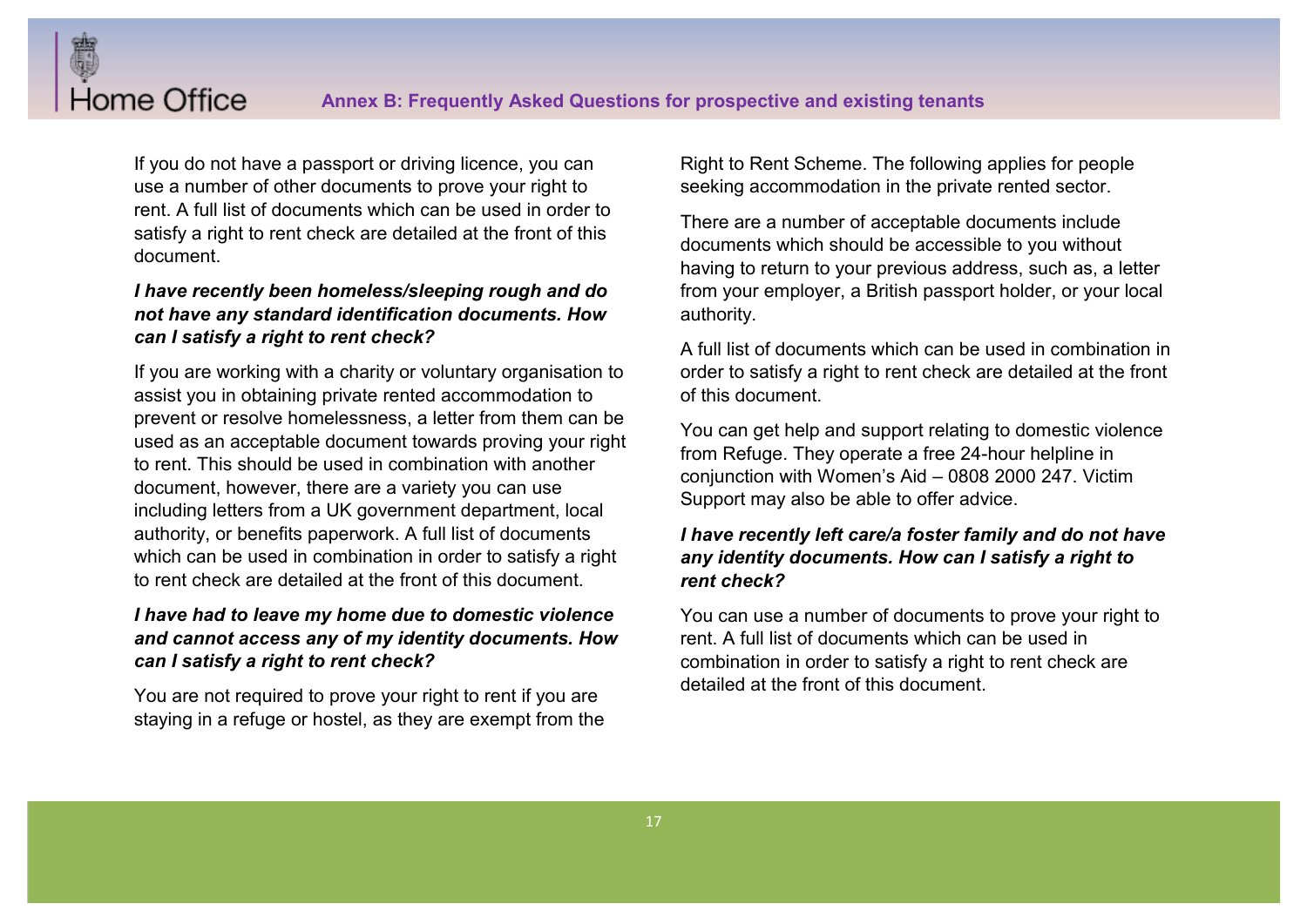

You can seek help from the personal adviser assigned to you by the council. There are also a range of organisations who may be able to provide support, including:

# Rees Foundation - The Rees Foundation | Life-long support for care leavers

Home Page - Become (becomecharity.org.uk)

Help and housing for care leavers - Shelter England

Leaving care - rights4children

# *I have a passport, but it has expired. How can I satisfy a right to rent check?*

If you have an unlimited right to rent in the UK (i.e. you are a British or Irish citizen) you can use an expired passport to prove your right to rent. Also, if you have indefinite leave to remain in an expired passport you can also use this to prove your right to rent.

# *The Home Office has my documents. How can I satisfy a right to rent check?*

If your passport is with the Home Office due to an ongoing immigration application or appeal, your prospective landlord can request verification of your right to rent from the Home Office Landlord Checking Service. In order to do this, you will need to provide them with a Home Office reference

number; this can be an application or appeal number, or case ID number etc.

The Landlord Checking Service will respond to the landlord by email within 2 working days, with a clear "yes" or "no" response.

A "yes" response means that you do have the right to rent in the UK. The details of your immigration status and any applications you have made will not be disclosed.

# *My employer is holding my passport. How can I satisfy a right to rent check?*

Your employer is not legally allowed to keep your passport, if they are not allowing you to hold it, you should contact the police.

You can satisfy a right to rent check without a passport by using a number of other documents. A full list of documents which can be used in order to satisfy a right to rent check are detailed at the front of this document.

# *The police are holding my documents. How can I satisfy a right to rent check?*

You can satisfy a right to rent check without a passport by using a number of other documents.